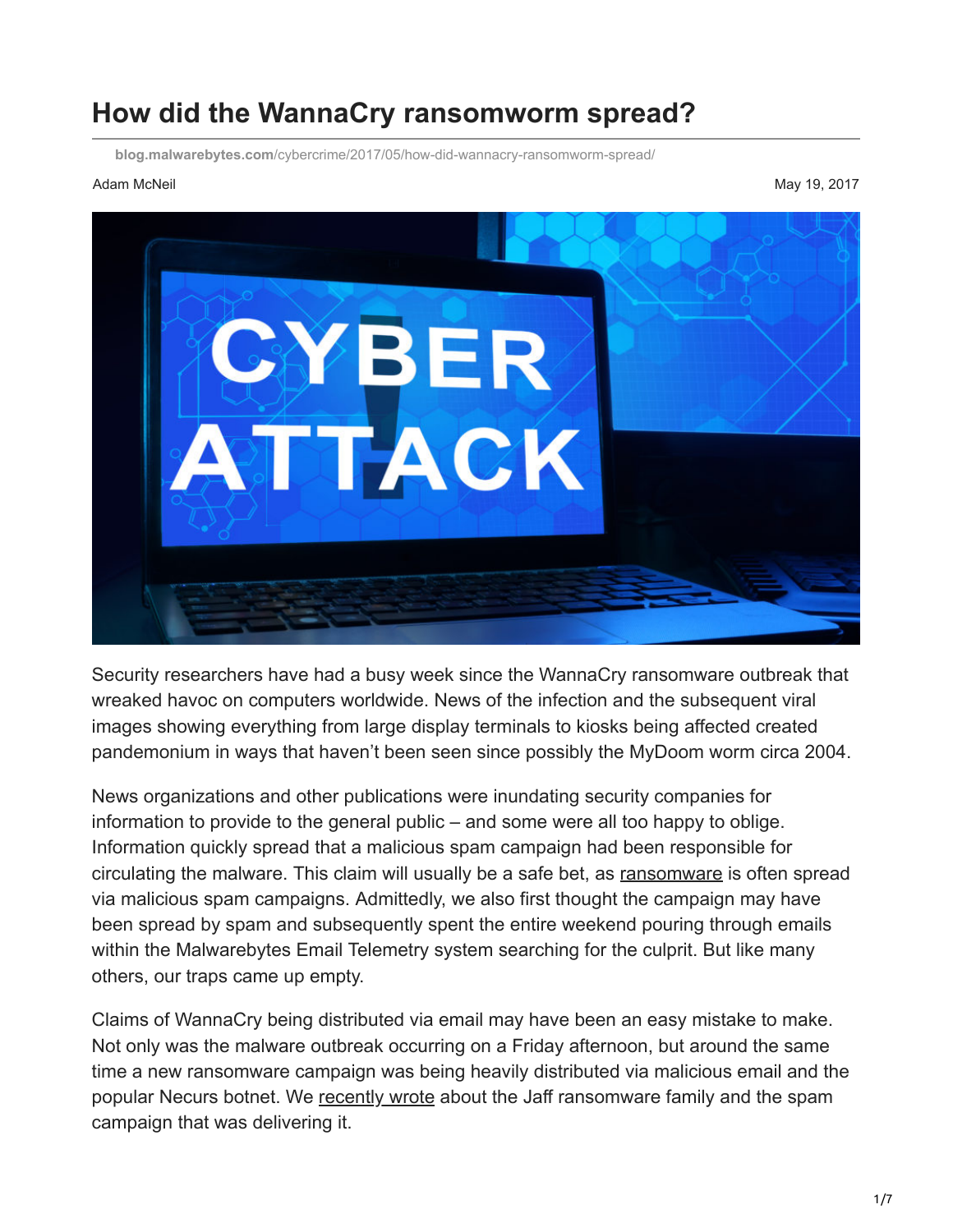Some may have seen the rash of news occurring on their feeds, an uptick in ransomwarethemed document malware in their honeypots, and then jumped to conclusions as a way to be first with the news.

But here at Malwarebytes we try not to do that. And now after a thorough review of the collected information, on behalf of the entire Malwarebytes Threat Intelligence team, we feel confident in saying those speculations were incorrect.

Indeed, the 'ransomworm' that took the world by storm was not distributed via an email malspam campaign. Rather, our research shows this nasty worm was spread via an operation that hunts down vulnerable public facing SMB ports and then uses the alleged NSA-leaked EternalBlue exploit to get on the network and then the (also NSA alleged) DoublePulsar exploit to establish persistence and allow for the installation of the WannaCry Ransomware.

We will present information to support this claim by analyzing the available packet captures, binary files, and content from within the information contained in The Shadow Brokers dump, and correlating what we know thus far regarding the malware infection vector.

### **Here's what we know**

#### **EternalBlue**

EternalBlue is an SMB exploit affecting various Windows operating systems from XP to Windows 7 and various flavors of Windows Server 2003 & 2008. The exploit technique is known as [heap spraying](https://blog.malwarebytes.com/glossary/heap-spray/) and is used to inject shellcode into vulnerable systems allowing for the exploitation of the system. The code is capable of targeting vulnerable machine by IP address and attempting exploitation via SMB port 445. The EternalBlue code is closely tied with the DoublePulsar backdoor and even checks for the existence of the malware during the installation routine.

```
<outputparameters>
  <parameter xdevmap='ETERNALBLUE DOUBLEPULSAR PRESENT' type='Boolean' name=
  'DoublePulsarPresent' description='Set to true if the DOUBLEPULSAR backdoor was already
 installed and the exploit did not have to be thrown'/>
</outputparameters>
<redirection>
  <local protocol='TCP' listenaddr='TargetIp' listenport='TargetPort' closeoncompletion=
                            EternalBlue checks for DoublePulsar
```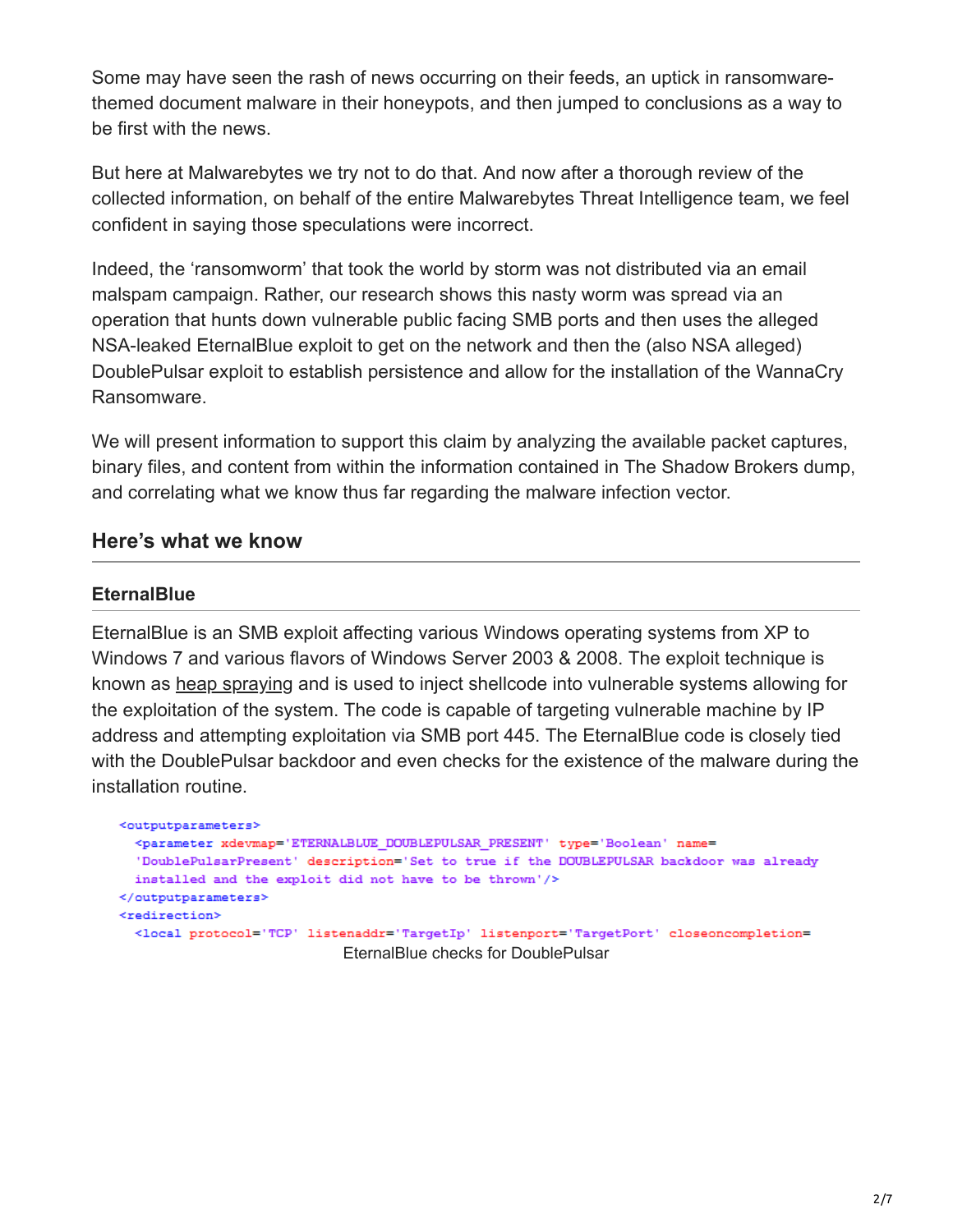|       | [*] Sending SMB Echo request                                                                                        |
|-------|---------------------------------------------------------------------------------------------------------------------|
|       | [*] Good reply from SMB Echo request                                                                                |
|       | [-] Error doing SMB setup 0x%08X                                                                                    |
|       | [+] Closing SMBv1 connection creating free hole adjacent to SMBv2 buffer.                                           |
|       | [-] Error sending data for final SMBv2 buffer.                                                                      |
|       | [+] Sending final SMBv2 buffers.                                                                                    |
|       | [+] Sending large SMBv1 buffer.                                                                                     |
|       | [-] Unable to allocate buffer for shellcode                                                                         |
|       | [+] Ping returned Target architecture: x64 (64-bit)                                                                 |
|       | [+] Ping returned Target architecture: x86 (32-bit)                                                                 |
|       | [+] Backdoor returned code: 70 - Error: ExAllocate/Free not found - Backdoor removed                                |
|       | [+] Backdoor returned code: 60 - Error: Allocation Failed<br>[+] Backdoor returned code: 50 - Error: Invalid Params |
|       | [+] Backdoor returned code: 40 - Error: Invalid Transaction Params                                                  |
|       | [+] Backdoor returned code: 30 - Error: Bad Transaction                                                             |
|       | [+] Backdoor returned code: 20 - Error: Bad Opcode                                                                  |
|       | [+] Backdoor returned code: 10 - Success!                                                                           |
|       | [+] Backdoor returned code: %X - Error: Unknown error                                                               |
|       | [-] No response received from exploit packet. Not good.                                                             |
|       | [+] ETERNALBLUE overwrite completed successfully (0x%08X)!                                                          |
|       | [*] Fingerprinting SMB non-paged pool quota                                                                         |
|       | [*] Trying again with %d Groom Allocations                                                                          |
|       | [+] Backdoor installed                                                                                              |
|       |                                                                                                                     |
|       |                                                                                                                     |
|       |                                                                                                                     |
|       | [*] Triggering free of corrupted buffer.                                                                            |
|       | $[*]$ Sending egg to corrupted connection.                                                                          |
|       |                                                                                                                     |
| DONE. |                                                                                                                     |
|       | [*] Sending all but last fragment of exploit packet                                                                 |
|       | [*] Building exploit buffer                                                                                         |
|       | [*] Target OS selected valid for OS indicated by SMB reply                                                          |
|       | [*] Auto target successful based on SMB reply                                                                       |
|       | [*] Auto targeted based on SMB string                                                                               |
|       | [+] Backdoor not installed, game on.                                                                                |
|       | [+] Backdoor is already installed -- nothing to be done.                                                            |
|       | $[*]$ Pinging backdoor                                                                                              |

EternalBlue strings

Bits of information obtained by reviewing the EternalBlue-2.2.0.exe file help demonstrate the expected behavior of the software. The screenshot above shows that the malware:

- Sends an SMB Echo request to the targeted machine
- Sets up the exploit for the target architecture
- Performs SMB fingerprinting
- Attempts exploit
- If successful exploitation occurs, WIN
- Pings the backdoor to get an SMB reply
- And if the backdoor is not installed, it's game on!

The ability of this code to beacon out to other potential SMB targets allows for propagation of the malicious code to other vulnerable machines on connected networks. This is what made the WannaCry ransomware so dangerous. The ability to spread and self-propagate causes widespread infection without any user interaction.

#### **DoublePulsar**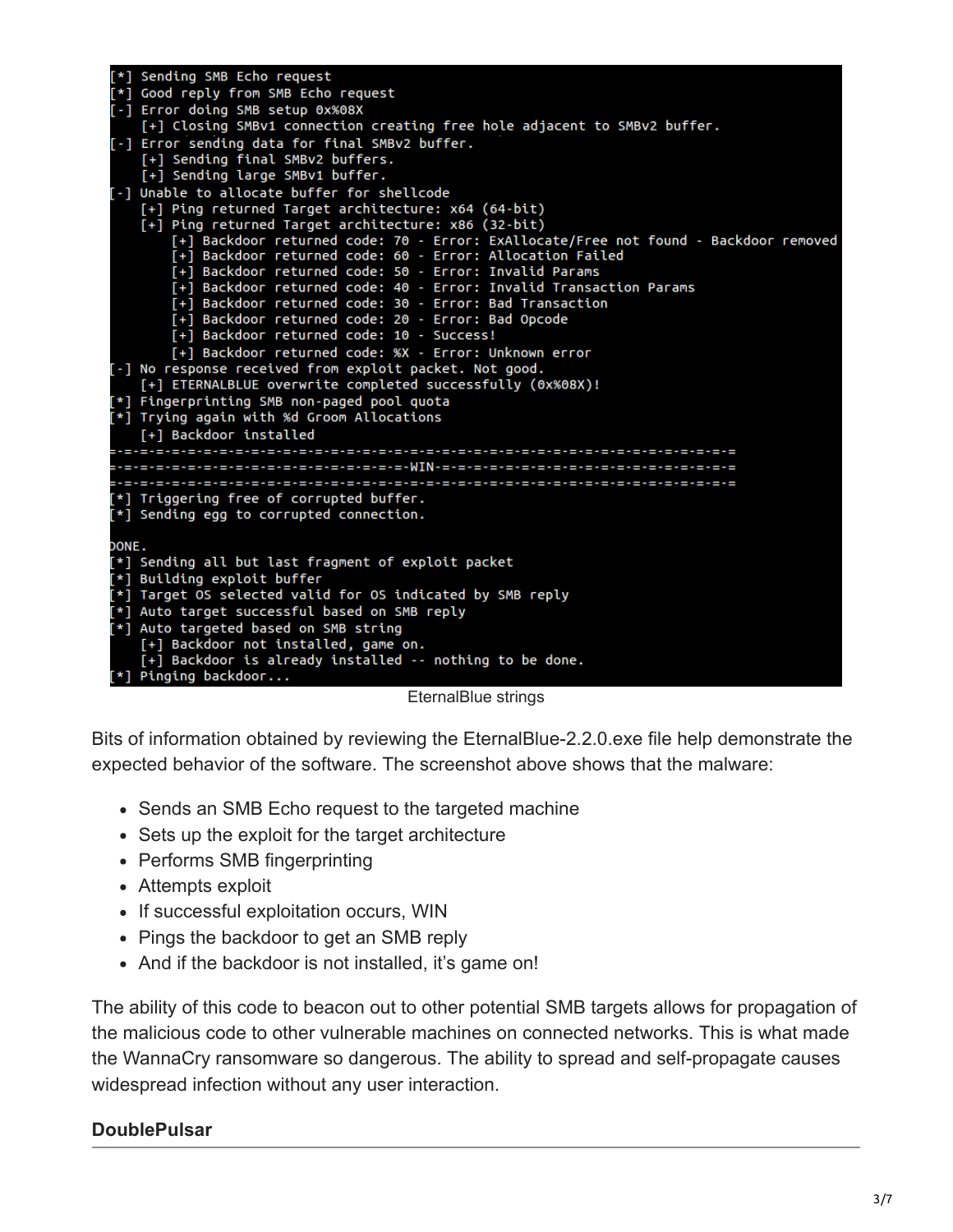DoublePulsar is the backdoor malware that EternalBlue checks to determine the existence and they are closely tied together.

This particular malware uses an APC (Asynchronous Procedure Call) to inject a DLL into the user mode process of lsass.exe. Once injected, exploit shellcode is installed to help maintain persistence on the target machine. After verifying a successful installation, the backdoor code can be removed from the system.



DoublePulsar Parameters

The purpose of the DoublePulsar malware is to establish a connection allowing the attacker to exfiltrate information and/or install additional malware (such as WannaCry) to the system. These connections allow an attacker to establish a Ring 0 level connection via SMB (TCP port 445) and or RDP (TCP port 3389) protocols.

```
<paramchoice name="Protocol" xdevmap="DOUBLEPULSAR PROTOCOL TYPE" description="Protocol for the backdoor to speak">
   <default>SMB</default>
   <paramgroup name="SMB" description="Ring 0 SMB (TCP 445) backdoor">
   </paramgroup>
   <paramgroup name="RDP" description="Ring 0 RDP (TCP 3389) backdoor">
   </paramgroup>
</paramchoice>
```
DoublePulsar Ring0 Connections

### **Network analysis**

Taking a look at the wannacry pcap file shared to VirusTotal by [@benkow\\_](https://twitter.com/benkow_) helps us attribute the previously discussed code as the infection vector via the initial calls of the attack cycle.

A high-level view of a compromised machine in Argentina (*186.61.18.6*) that attacked the honeypot: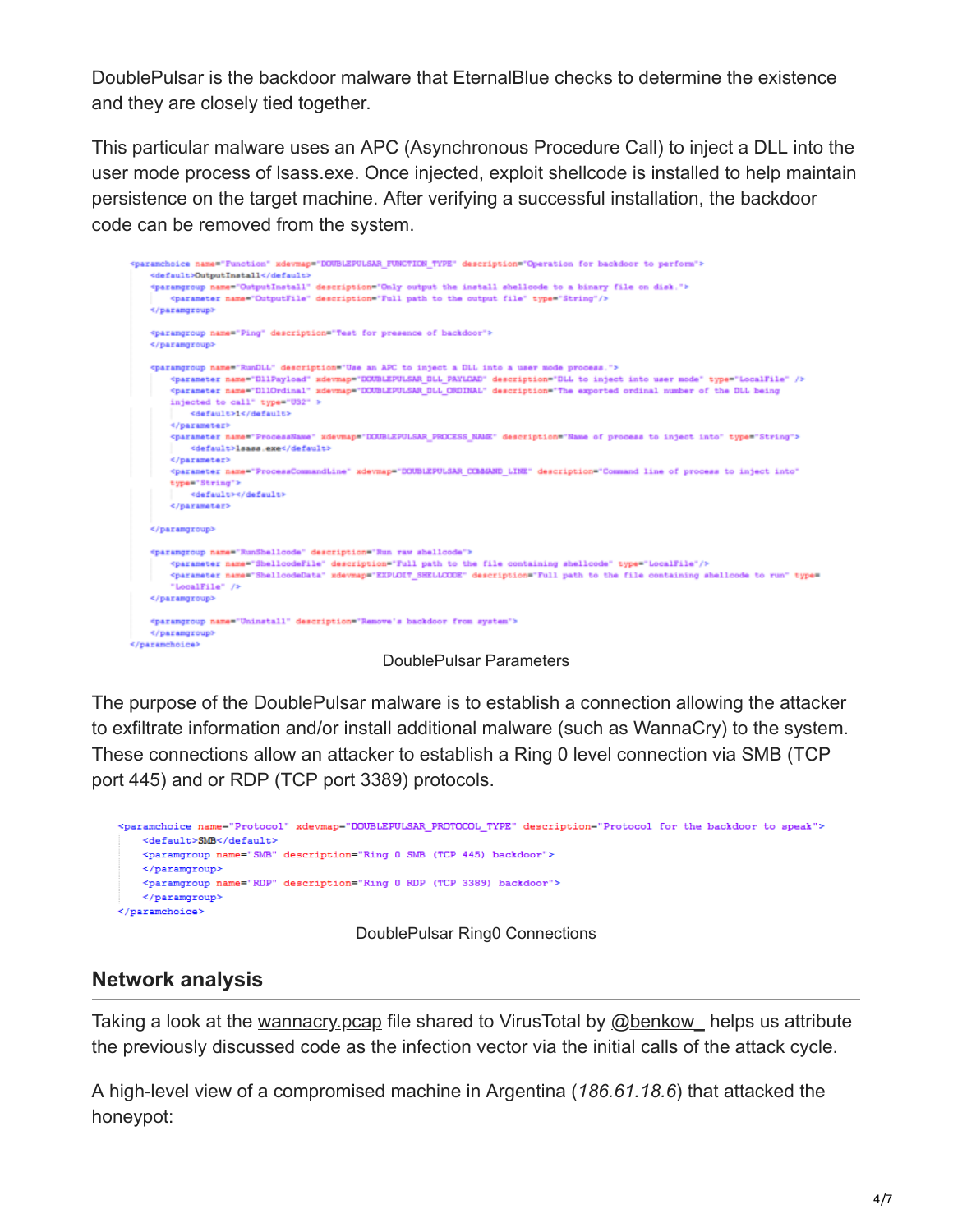

The widely publicized kill-switch domain is present in the pcap file. As was reported, the malware made a DNS request to this site. Until [@MalwareTech](https://twitter.com/MalwareTechBlog/) inadvertently [shut down](http://www.pcmag.com/news/353663/researcher-accidentally-thwarts-wannacry-ransomware) the campaign by registering the domain, the malware would use this as a mechanism to determine if it should run.

| 192.168.0.17           | SMB        | 93 Trans2 Response <unknown>, Error: STATUS NOT IMPLEMENTED</unknown>                                  |  |  |  |
|------------------------|------------|--------------------------------------------------------------------------------------------------------|--|--|--|
| 8.8.8.8                | <b>DNS</b> | 109 Standard query 0xa19a A www.iuqerfsodp9ifjaposdfjhgosurijfaewrwergwea.com                          |  |  |  |
| 192.168.0.23           | <b>DNS</b> | 125 Standard query response 0xa19a A www.iuqerfsodp9ifjaposdfjhgosurijfaewrwergwea.com A 144.217.254.3 |  |  |  |
| <b>144 217 254 3</b>   | <b>TCD</b> | CC COOCO + RO [CVN] CanuB Win=R103 Lan=B NCC=14CB UC=4 CACV DEDN=1                                     |  |  |  |
| DNS lookup to Sinkhole |            |                                                                                                        |  |  |  |

The SMB traffic is also clearly visible in the capture. These SMB requests are checking for vulnerable machines using the exploit code above.

| Protocol   | Length Info |                                                                       |
|------------|-------------|-----------------------------------------------------------------------|
| <b>SMB</b> |             | 191 Negotiate Protocol Request                                        |
| <b>SMB</b> |             | 187 Negotiate Protocol Response                                       |
| <b>SMB</b> |             | 194 Session Setup AndX Request, User: anonymous                       |
| <b>SMB</b> |             | 259 Session Setup AndX Response                                       |
| <b>SMB</b> |             | 150 Tree Connect AndX Request, Path: \\192.168.56.20\IPC\$            |
| <b>SMB</b> |             | 114 Tree Connect AndX Response                                        |
| <b>SMB</b> |             | 136 Trans2 Request, SESSION SETUP                                     |
| <b>SMB</b> |             | 93 Trans2 Response <unknown>, Error: STATUS NOT IMPLEMENTED</unknown> |
|            |             | <b>SMB Requests</b>                                                   |

The exploit sends an SMB 'trans2 SESSION\_SETUP' request to the infected machine. [According to SANS,](https://isc.sans.edu/forums/diary/Detecting+SMB+Covert+Channel+Double+Pulsar/22312/) this is short for *Transaction 2 Subcommand Extension* and is a function of the exploit. This request can determine if a system is already compromised and will issue different response codes to the attacker indicating 'normal' or 'infected' machines.

Diving into the .pcap a bit more, we can indeed see this SMB Trans2 command and the subsequent response code of 81 which indicates an infected system. If the attacker receives this code in response, then the SMB exploits can be used as a means to covertly exfiltrate data or install software such as WannaCry.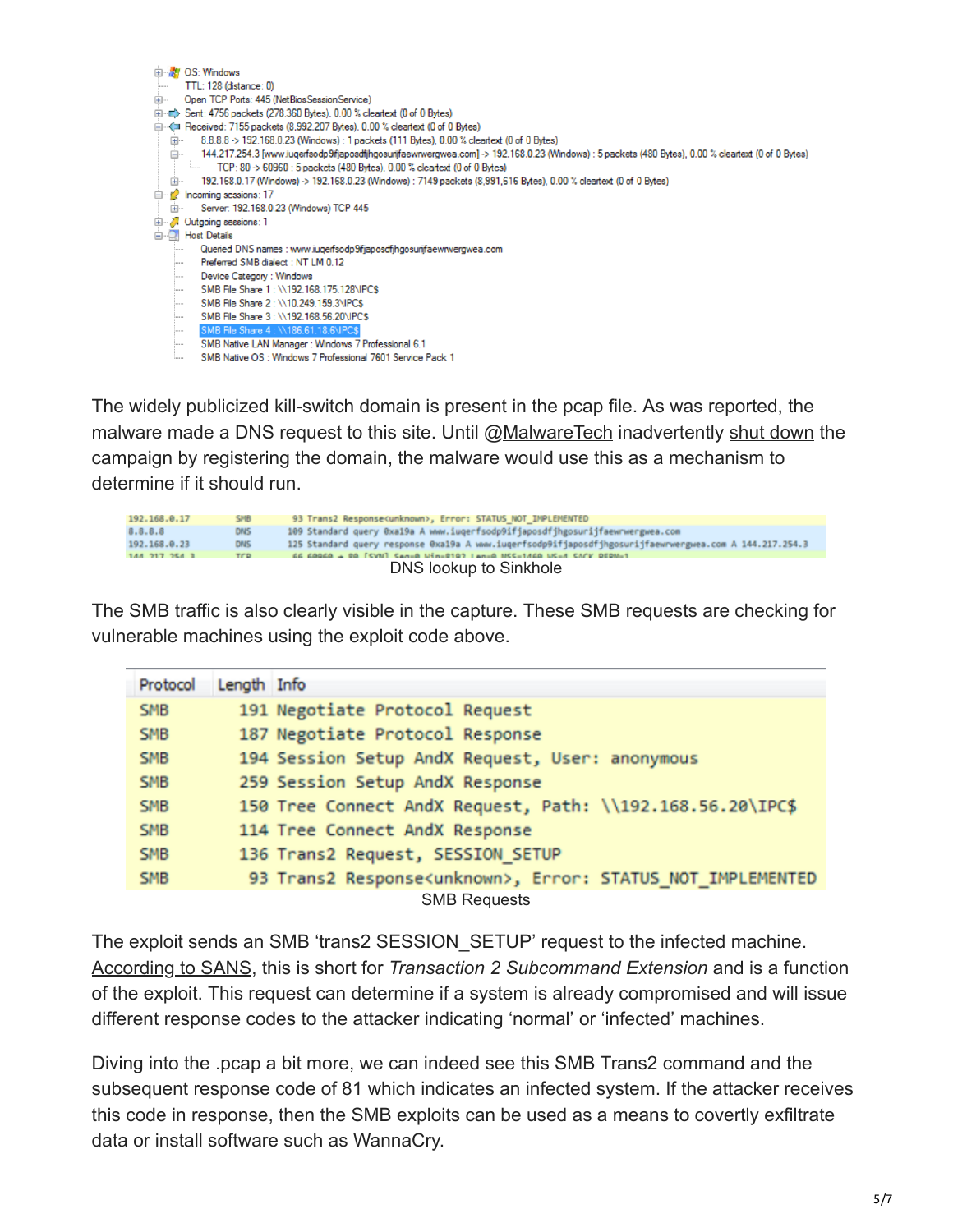

# **Putting it all together**

The information we have gathered by studying the DoublePulsar backdoor capabilities allows us to link this SMB exploit to the EternalBlue SMB exploit. It's really not hard to do so as both were patched as part of the [MS17-017 Security Bulletin](https://docs.microsoft.com/en-us/security-updates/SecurityBulletins/2017/ms17-017) prior to this event, and as previously mentioned, were both released in the well-publicized ShadowBrokers-NSA dumps.

Without otherwise definitive proof of the infection vector via user-provided captures or logs, and based on the user reports stating that machines were infected when employees arrived for work, we're left to conclude that the attackers initiated an operation to hunt down vulnerable public facing SMB ports, and once located, using the newly available SMB exploits to deploy malware and propagate to other vulnerable machines within connected networks.

Developing a well-crafted campaign to identify just as little as a few thousand vulnerable machines would allow for the widespread distribution of this malware on the scale and speed that we saw with this particular ransomware variant.

## **So what did we learn?**

Don't jump to conclusions. Malware analysis is difficult and it can take some time to determine attribution to a specific group, and/or to assess the functionality of a particular campaign – especially late on a Friday (which BTW, can all you hackers quit making releases on Fridays!!). First, comes stopping the attack, second comes analyzing the attack. Remember, patience is a virtue.

Update, update, UPDATE! Microsoft released patches for these exploits prior to their weaponization. Granted, patches weren't available for all Operating Systems, but the patch was available for the vast majority of machines. This event even forced Microsoft to release